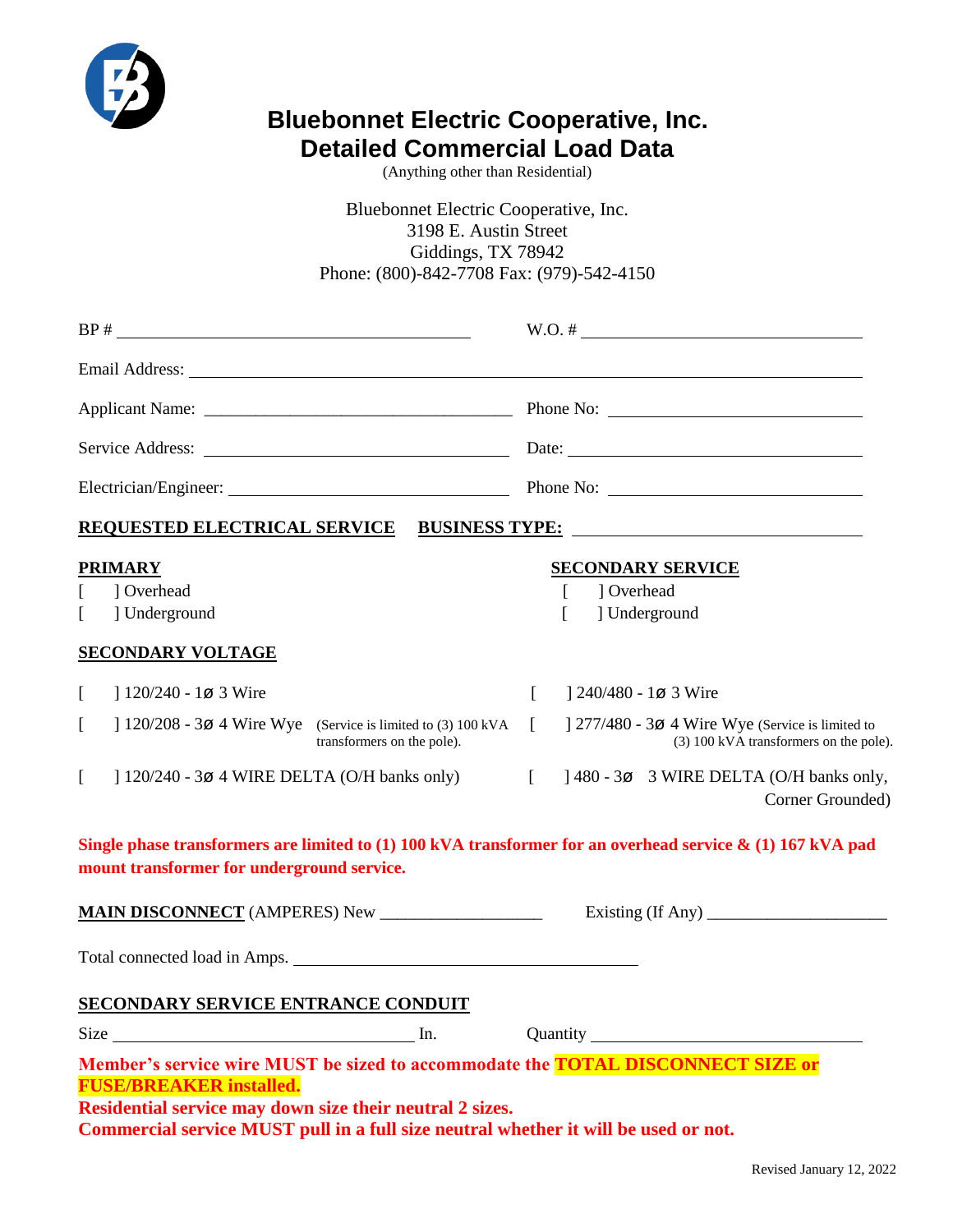

## **SECONDARY SERVICE ENTRANCE CONDUCTORS**

| $\Box$ Copper Wire $\Box$ Aluminum Wire                                               |                                             |  |  |  |
|---------------------------------------------------------------------------------------|---------------------------------------------|--|--|--|
|                                                                                       |                                             |  |  |  |
| <b>BUILDING SIZE</b> SQ.FT.                                                           |                                             |  |  |  |
| <u>HOURS OF OPERATION DAYS OF THE WEEK</u>                                            |                                             |  |  |  |
| <b>HEAT and AIR CONDITIONING</b>                                                      |                                             |  |  |  |
| Electric Heat (total)                                                                 |                                             |  |  |  |
| A/C (total)                                                                           |                                             |  |  |  |
| Geothermal (motor size) _______ __________________(kW) ________________________(Amps) |                                             |  |  |  |
|                                                                                       | (FLA - Full Load Amps)                      |  |  |  |
|                                                                                       | (LRA - Locked Rotor Amps)                   |  |  |  |
| <b>TOTAL LIGHTING LOAD</b>                                                            | $\begin{pmatrix} (kW) \end{pmatrix}$ (Amps) |  |  |  |

#### **MOTORS** (Other Than Air Conditioning)

Motors or motor loads totaling more than 25 HP, may require soft starters or VFD's and/or 3 Phase Service. VFD's will require appropriate filtering. Please Contact Bluebonnet Electric's Engineering Department for further information.

### **1ø Motor(s)**

| <b>Total 1ø Motor</b> |    | HP |          |                             | (Amps) |
|-----------------------|----|----|----------|-----------------------------|--------|
|                       | HP |    | Quantity |                             | (Amps) |
|                       | HP |    | Quantity |                             | (Amps) |
|                       | HP |    | Quantity |                             | (Amps) |
|                       | HP |    | Quantity |                             | (Amps) |
|                       | HP |    | Quantity | <u> 1980 - Andrea State</u> | (Amps) |